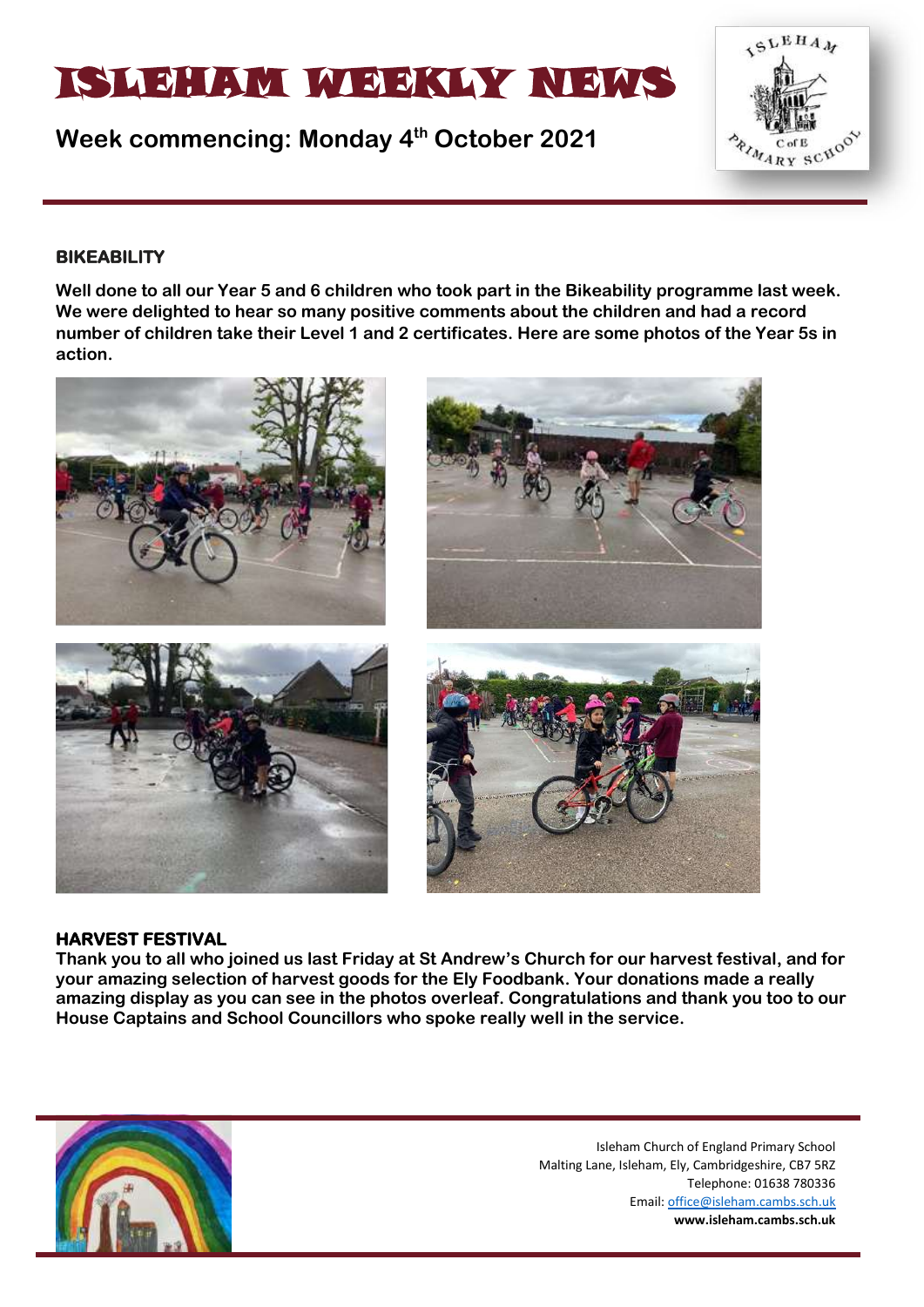

#### **RECEPTION NEWS**

**In Reception last week, the children talked a lot about Harvest. They have been talking about what Harvest is and why we celebrate it. The children have been using conkers to count with, drawing pictures of real fruit and vegetables, decorating pictures of vegetables using tissue paper and creating their prays for the Harvest pray tree. As part of their week, all the children had a go at making their own bread hedgehog- they all weighed out ingredients, kneaded and shaped the dough ready for it to go in the oven. They smelt and looked delicious! To round off our week, the children visited the church on Thursday to have a look around, before walking and sitting beautifully during our first Harvest Festival on Friday. Well done Reception on another wonderful week!** 







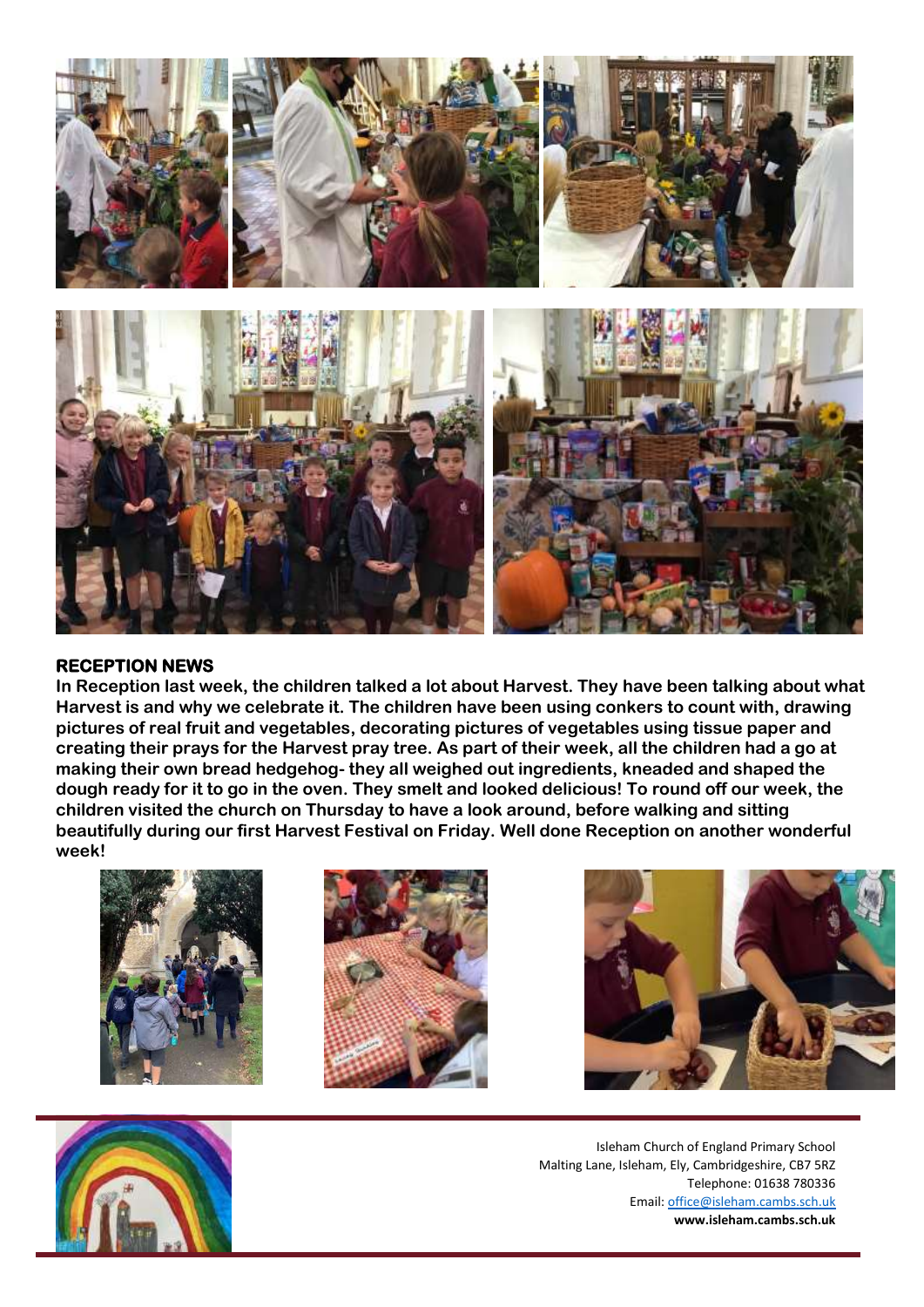

#### **SCHOOL MENU THIS WEEK**

**Please help your younger children to make choices from the menu with you in advance of each school day. Thank you** 

**This week on Thursday, we have a special 'Census' menu on offer with celebration cupcake pudding…We are hoping that everyone possible will have a hot meal on this day as this is the day that we have our mealtime funding allocated based on pupil numbers…** 

**Thank you.** 

## **THURSDAY'S LUNTIME COMPANY MENU**



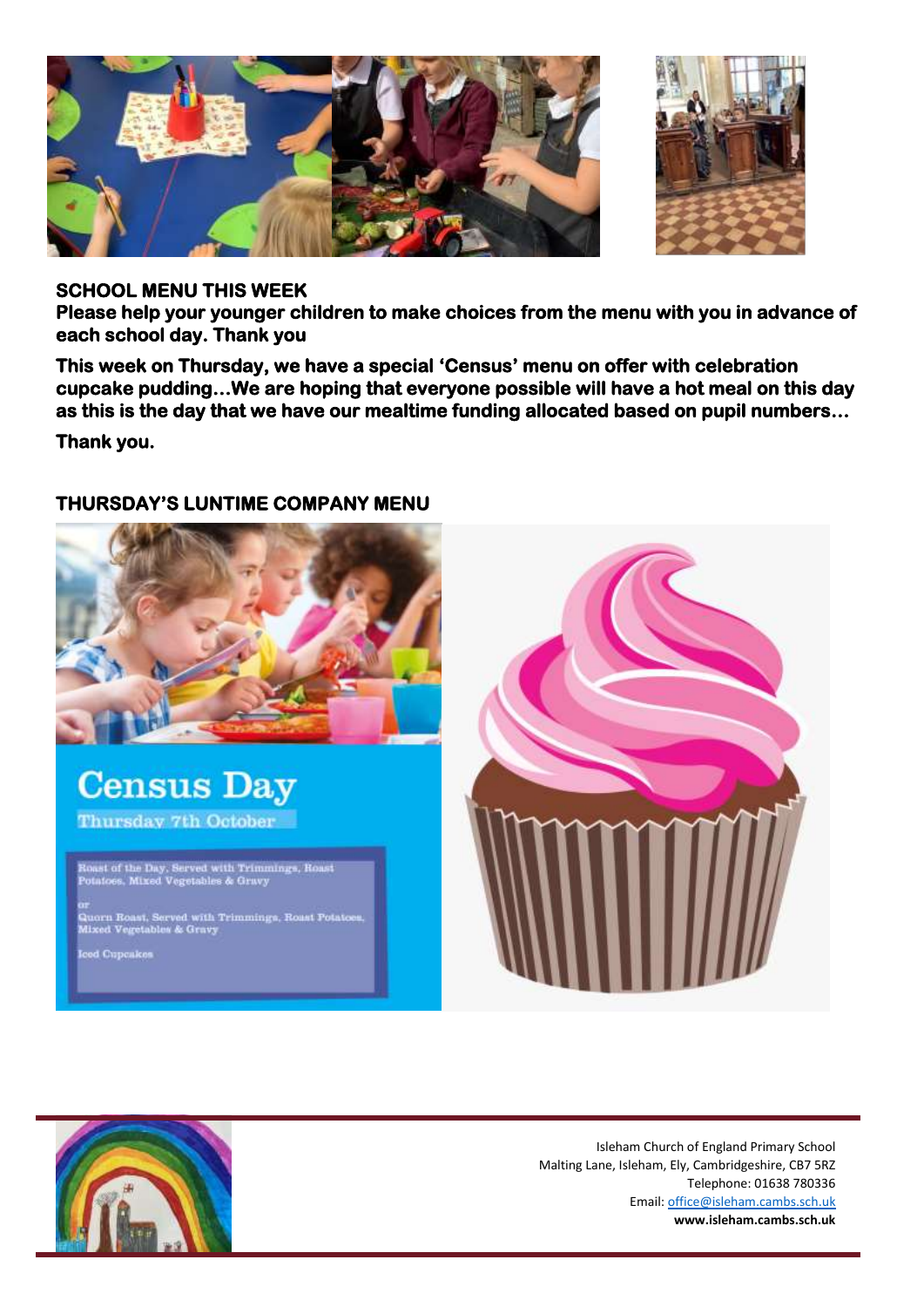

#### **YEAR 1 LAST WEEK**